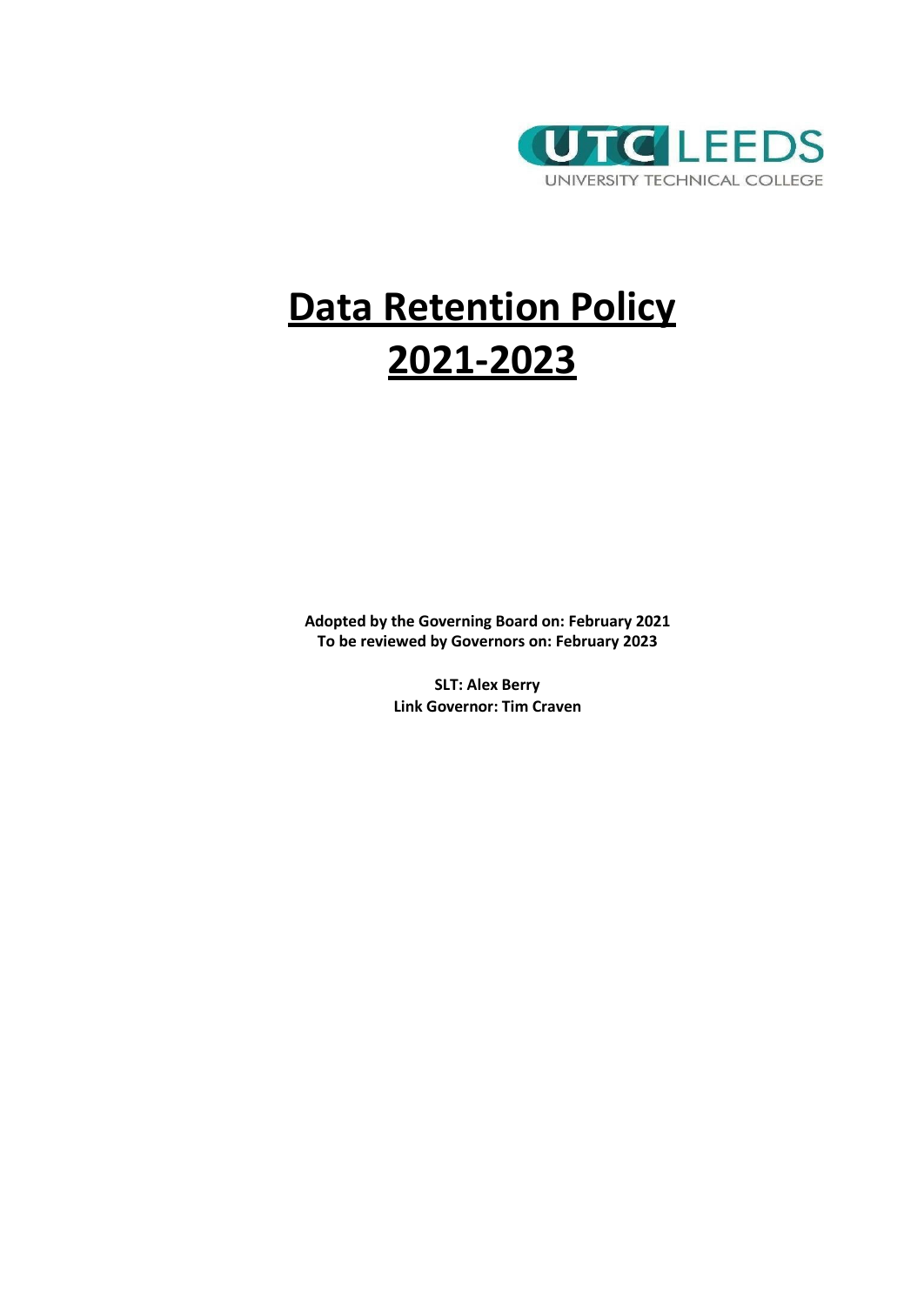UTC Leeds recognises that the efficient management of its records is necessary to comply with its legal and regulatory obligations and to contribute to the effective overall management of the school. This document provides the policy framework through which this effective management can be achieved and audited.

## **Scope of the Policy**

This policy applies to all records created, received or maintained by staff at the school in the course of carrying out its functions.

- Records are defined as all those documents which facilitate the business carried out by the school and which are thereafter retained (for a set period) to provide evidence of its transactions or activities. These records may be created, received or maintained in hard copy or electronically.
- A small percentage of the school's records will be selected for permanent preservation as part of the institution's archives and for historical research.

## **Responsibilities**

- The school has a corporate responsibility to maintain its records and record keeping systems in accordance with the regulatory environment. The Principal has overall responsibility for this policy.
- The person responsible for records management in the school will give guidance for good records management practice and will promote compliance with this policy so that information will be retrieved easily, appropriately and timely.
- Individual staff and employees must ensure that records for which they are responsible are accurate, and are maintained and disposed of in accordance with the school's records management guidelines.

### **Relationship with Existing Policies**

This policy has been drawn up within the context of:

- Freedom of Information Policy.
- Data Protection Policy
- and with other legislation or regulations (including audit, equal opportunities and ethics) affecting the school.

#### **Safe Disposal of Records**

Where records have been identified for destruction they will be disposed of in an appropriate way.

For example, we will shred or incinerate paper-based records, and overwrite or delete electronic files. We may also use a third party to safely dispose of records on the school's behalf. If we do so, we will require the third party to provide sufficient guarantees that it complies with data protection law.

#### **Transfer of Information**

Where lengthy retention periods have been allocated to records, members of staff may wish to consider converting paper records to other media. The lifespan of the media and the ability to migrate data where necessary should always be considered.

#### **School Closures**

Should the school close there will be records which will need to be stored until they work out their statutory retention periods.

It is the responsibility of the Local Authority to manage these records until they have reached the end of their administrative life and to arrange for their disposal when appropriate. There may be a number of different reasons why a school has closed and this may affect where the records need to be stored.

- If the school has been closed and the site is being sold or reallocated to other use then the LAshould take responsibility for the records from the date the school closes.
- If two schools have merged onto one site and then function as one school, it is sensible to retain all the records relating to the two schools on the one site.
- If UTC Leeds closes and subsequently becomes an Academy, the records relating to the current pupil intake will be transferred to the Academy, but all other records become the responsibility of the LA.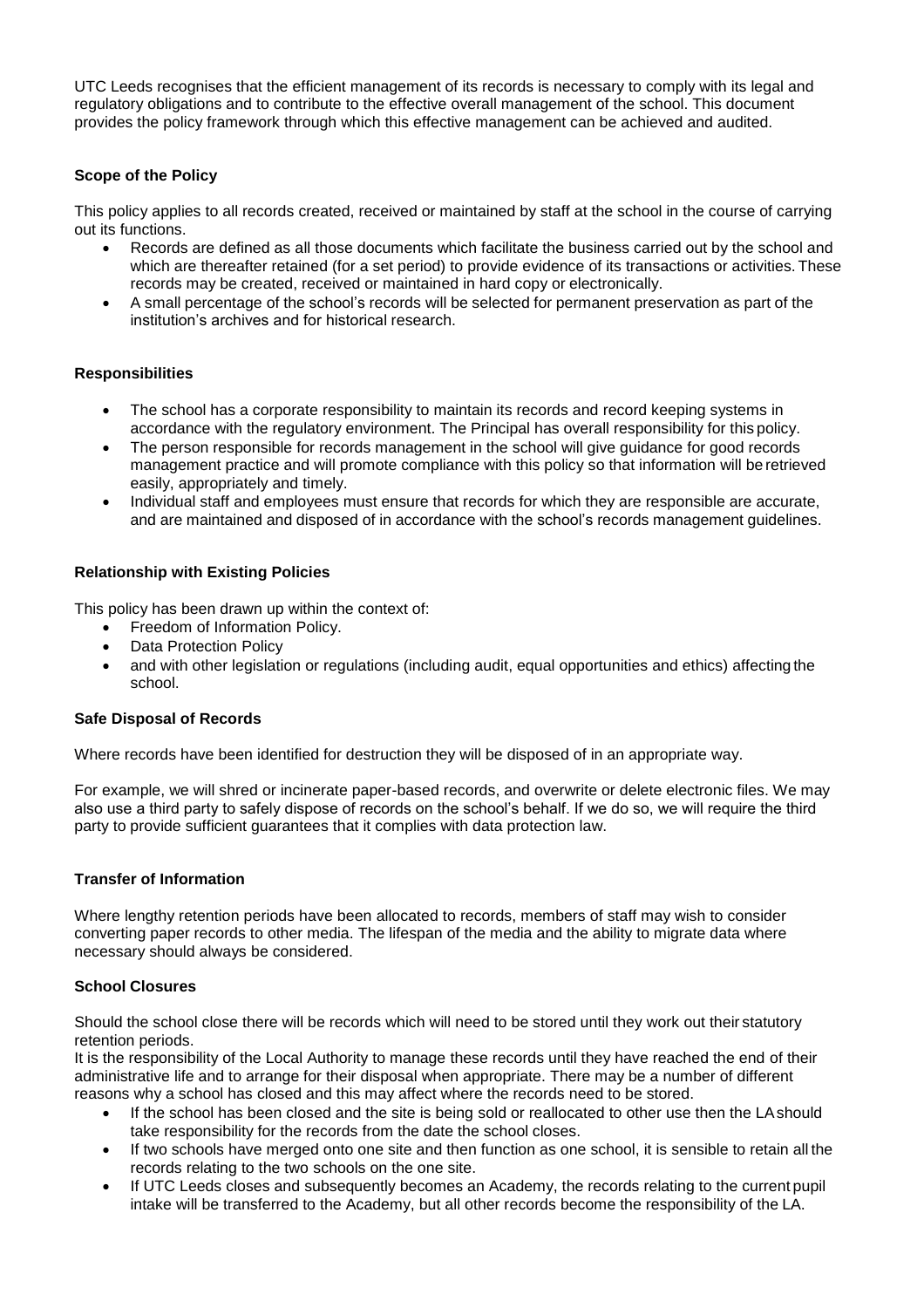## **Retention Guidelines**

The following retention guidelines have been issued by the Management Society of Great Britain 'Retention Guidelines for Schools'. Some of the retention periods are governed by statute. Others are guidelines following best practice. Every effort has been made to ensure that these retention periods are compliant with the requirements of the Data Protection Act 1998\* and the Freedom of Information Act 2000. Managing record series using these retention guidelines will be deemed to be 'normal processing' under the legislation mentioned above. If record series are to be kept for longer or shorter periods than laid out in this document the reasons for this need to be documented.

<u>.</u><br>The General Data Protection Regulation (GDPR) was implemented on 25 May 2018 and retention periods have been ` reviewed to ensure compliance with theGDPR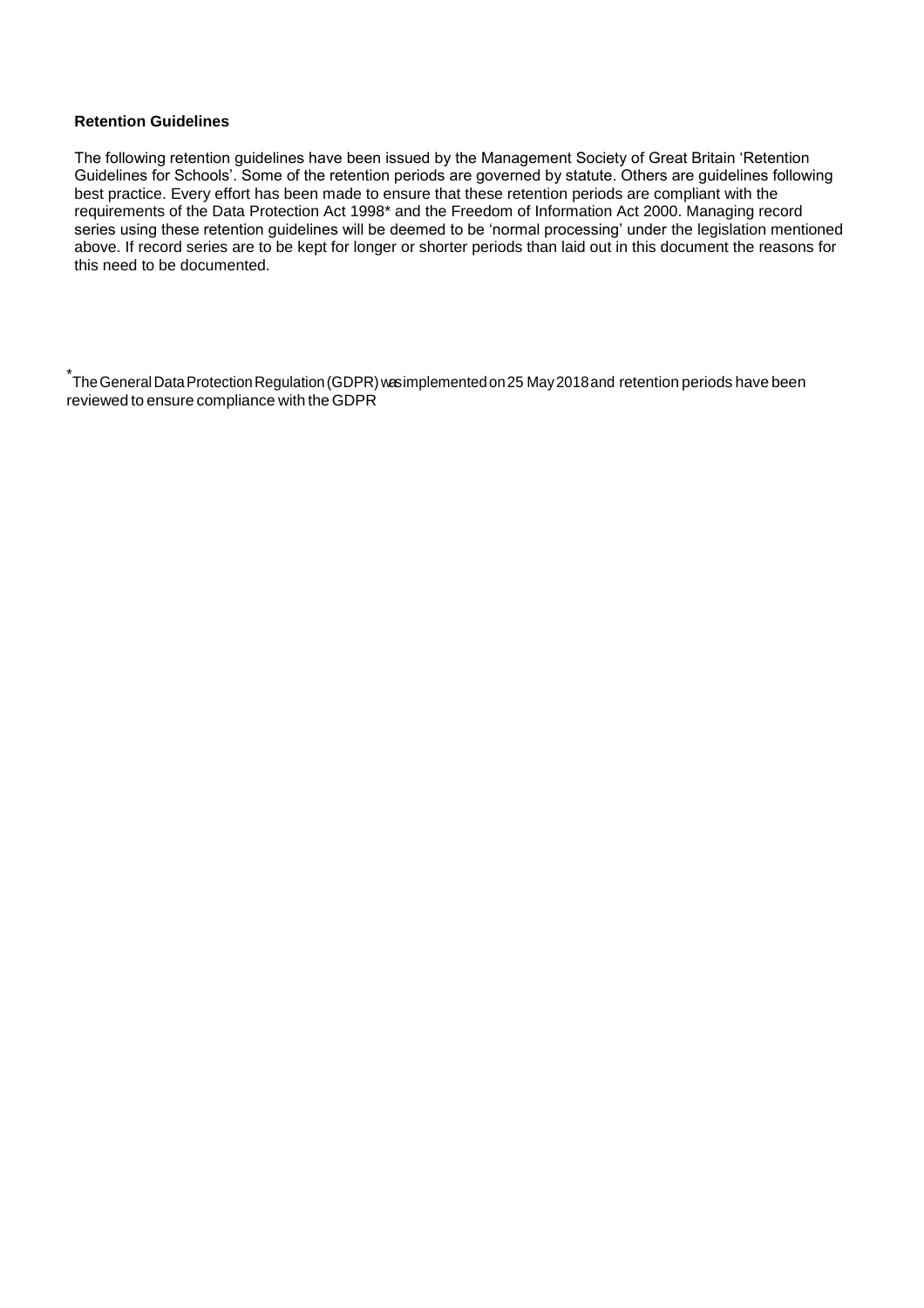| Child Protection - Responsibility is with the CPO                                                                          |                                                   |                                                                                                                                                                                                                                                                               |                                                                                                                                                                                                                                                                                                                                            |                                               |                                                                                                                                                                                                                                                                                                                                                                                                                                                                                                                                                                                                                                                                                                                                                                                                                                                                                                                                                                                                                                                                                                                              |  |  |
|----------------------------------------------------------------------------------------------------------------------------|---------------------------------------------------|-------------------------------------------------------------------------------------------------------------------------------------------------------------------------------------------------------------------------------------------------------------------------------|--------------------------------------------------------------------------------------------------------------------------------------------------------------------------------------------------------------------------------------------------------------------------------------------------------------------------------------------|-----------------------------------------------|------------------------------------------------------------------------------------------------------------------------------------------------------------------------------------------------------------------------------------------------------------------------------------------------------------------------------------------------------------------------------------------------------------------------------------------------------------------------------------------------------------------------------------------------------------------------------------------------------------------------------------------------------------------------------------------------------------------------------------------------------------------------------------------------------------------------------------------------------------------------------------------------------------------------------------------------------------------------------------------------------------------------------------------------------------------------------------------------------------------------------|--|--|
| <b>Basic file description</b>                                                                                              | <b>Data</b><br><b>Protection</b><br><b>Issues</b> | <b>Statutory Provisions</b>                                                                                                                                                                                                                                                   | <b>Retention Period</b>                                                                                                                                                                                                                                                                                                                    |                                               | Action at the end of the administrative life of the record                                                                                                                                                                                                                                                                                                                                                                                                                                                                                                                                                                                                                                                                                                                                                                                                                                                                                                                                                                                                                                                                   |  |  |
| Child Protection files                                                                                                     | Yes                                               | Education Act 2002,<br>related guidance<br>'Safeguarding Children<br>in Education", 2015                                                                                                                                                                                      | Retain whilst the<br>child remains at the SECURELY<br>primary school                                                                                                                                                                                                                                                                       | <b>PASS</b><br><b>TO NEW</b><br><b>SCHOOL</b> | Child Protection information must be sent under separate cover<br>to new school and proof of transfer obtained. Where a child is<br>removed from roll to be educated at home, the file should be<br>copied to the Local Authority. A copy of any chronology may be<br>kept until the child reaches the age of 25.                                                                                                                                                                                                                                                                                                                                                                                                                                                                                                                                                                                                                                                                                                                                                                                                            |  |  |
| Allegation of a child<br>protection nature against<br>a member of staff,<br>including where the<br>allegation is unfounded | Yes                                               | <b>Employment Practices</b><br>Code:<br>Supplementary Guidanceage or 10 years<br>2.13.1 (Records of<br>Disciplinary and<br>Grievance)<br>Education Act 2002<br>guidance "Dealing with<br><b>Allegations of Abuse</b><br>against Teachers and<br>Other Staff" November<br>2005 | Until the person's<br>normal retirement<br>from the date of the<br>allegation whichever<br>is the longer then<br><b>REVIEW. Note</b><br>allegations that are<br>found to be<br>malicious should be<br>removed from<br>personnel files. If<br>found they are to be<br>kept on the file and<br>a copy provided to<br>the person<br>concerned | <b>DESTROY</b>                                | The following is an extract from "Safeguarding Children and<br>Safer Recruitment in Education" p60:<br>"Record Keeping<br>5.10 It is important that a clear and comprehensive<br>summary of any allegations made, details of how the<br>allegation was followed up and resolved, and a note of any<br>action taken and decisions reached, is kept on a person's<br>confidential personnel file, and a copy provided to the<br>person concerned. The purpose of the record is to enable<br>accurate information to be given in response to any future<br>request for a reference if the person has moved on. It will<br>provide clarification in cases where a future DBS Disclosure<br>reveals information from the police about an allegation that<br>did not result in a criminal conviction. And it will help to<br>prevent unnecessary reinvestigation if, as sometimes<br>happens, an allegation re-surfaces after a period of time.<br>The record should be retained at least until the person has<br>reached normal retirement age or for a period of 10 years<br>from the date of the allegation if that is longer." |  |  |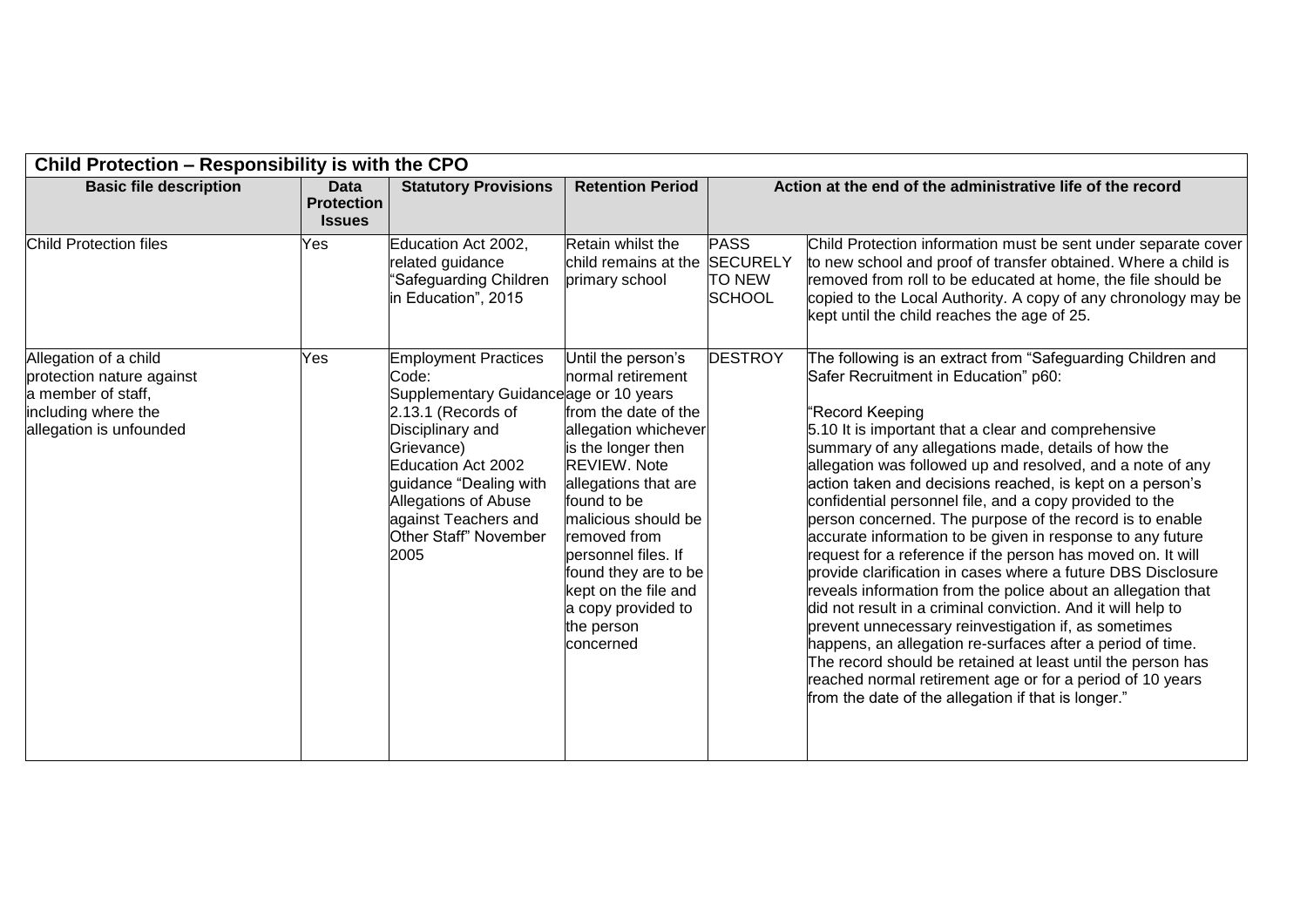|                                                                       | Governors - Responsibility is with Principal's PA |                                                                                                                |                                                |                                                                                                                                                      |                                                      |  |  |
|-----------------------------------------------------------------------|---------------------------------------------------|----------------------------------------------------------------------------------------------------------------|------------------------------------------------|------------------------------------------------------------------------------------------------------------------------------------------------------|------------------------------------------------------|--|--|
| <b>Basic file description</b>                                         | <b>Data</b><br><b>Protection</b><br><b>Issues</b> | <b>Statutory Provisions</b>                                                                                    | <b>Retention Period</b>                        | Action at the end of the administrative life of the record                                                                                           |                                                      |  |  |
| Principal set Minutes (signed)                                        | No                                                |                                                                                                                | Permanent                                      | Retain in school for 6 years from date of meeting Transfer to Archives                                                                               |                                                      |  |  |
| Inspection copies                                                     | <b>No</b>                                         |                                                                                                                | Date of meeting $+3$<br>vears                  | <b>DESTROY</b>                                                                                                                                       |                                                      |  |  |
| Agendas                                                               | No                                                |                                                                                                                | Date of meeting                                | <b>DESTROY</b>                                                                                                                                       |                                                      |  |  |
| Reports                                                               | <b>No</b>                                         |                                                                                                                | Date of report $+6$<br>vears                   | Retain in school for 6 years from date of meeting Transfer to Archives                                                                               |                                                      |  |  |
| Annual Parents' meeting papers                                        | <b>No</b>                                         |                                                                                                                | Date of meeting $+6$<br>vears                  | Retain in school for 6 years from date of meeting Transfer to Archives                                                                               |                                                      |  |  |
| Instruments of Government                                             | <b>No</b>                                         |                                                                                                                | Permanent                                      | Retain in school                                                                                                                                     | Transfer to Archives when  <br>the school has closed |  |  |
| <b>Trusts and Endowments</b>                                          | <b>No</b>                                         |                                                                                                                | Permanent                                      | Retain in school whilst operationally required                                                                                                       | <b>Transfer to Archives</b>                          |  |  |
| <b>Action Plans</b>                                                   | <b>No</b>                                         |                                                                                                                | Date of action plan +<br>3 years               | <b>DESTROY</b>                                                                                                                                       | It may be appropriate to<br>offer to the Archives    |  |  |
| Policy documents                                                      | <b>No</b>                                         |                                                                                                                | Expiry of policy                               | Retain in school whilst policy is<br>operational                                                                                                     | <b>Transfer to Archives</b>                          |  |  |
| <b>Complaints files</b>                                               | Yes                                               |                                                                                                                | Date of resolution of<br>complaint $+ 6$ years | Retain in school for the first six years Review for<br>further retention in the case of contentious<br>disputes<br><b>DESTROY</b> routine complaints |                                                      |  |  |
| Annual Reports required by the<br>Department for Education and Skills | <b>No</b>                                         | <b>Education (Governors'</b><br>Annual Reports)<br>England) (Amendment)<br>Regulations 2002.SI<br>2002 No 1171 | Date of report + 10<br>vears                   | <b>DESTROY</b>                                                                                                                                       | <b>Transfer to Archives</b>                          |  |  |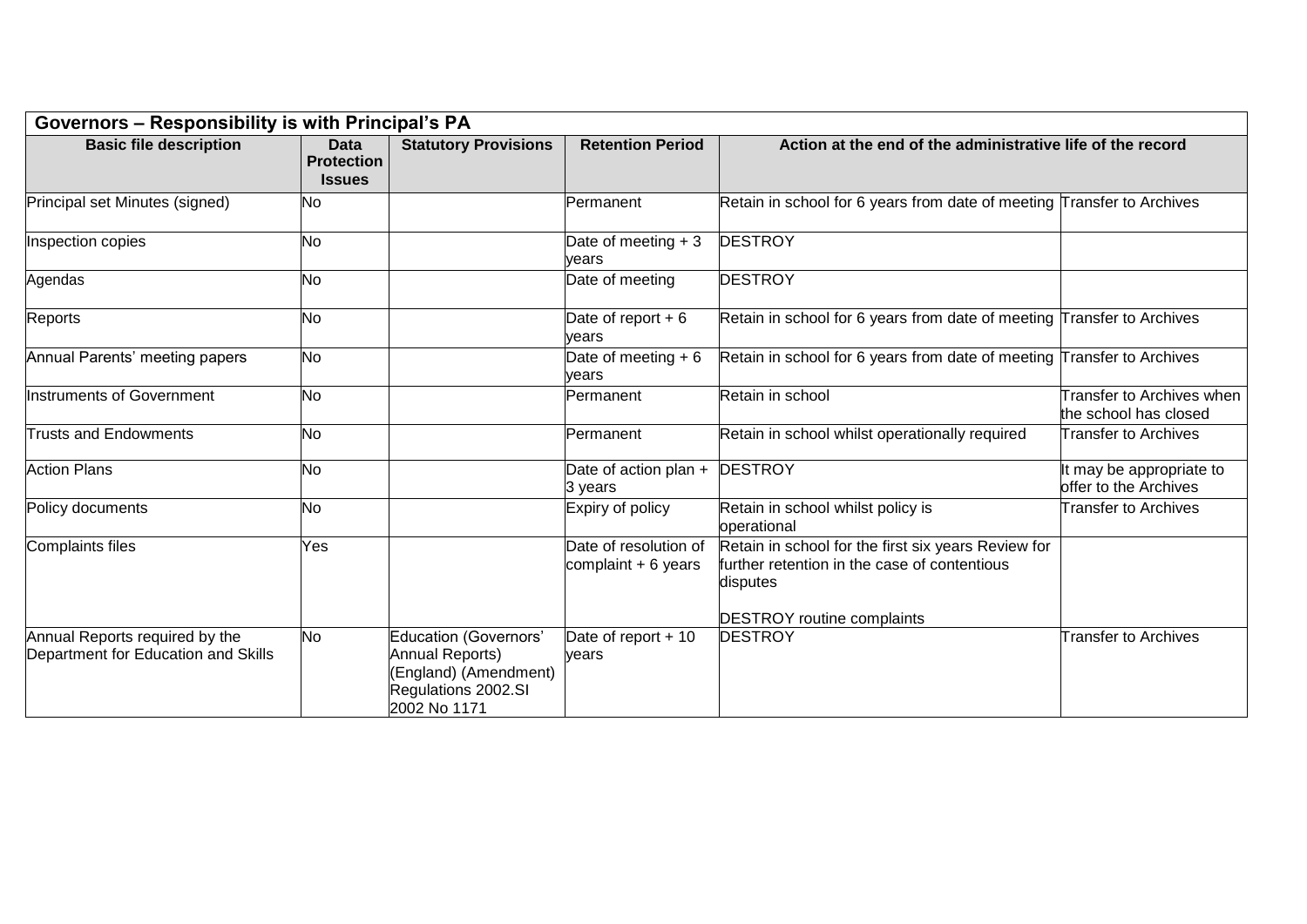| <b>Management - Responsibility is with SLT</b>                                                                                         |                                                   |                                                                                                                                                                                                                              |                                                    |                                                                      |                          |  |
|----------------------------------------------------------------------------------------------------------------------------------------|---------------------------------------------------|------------------------------------------------------------------------------------------------------------------------------------------------------------------------------------------------------------------------------|----------------------------------------------------|----------------------------------------------------------------------|--------------------------|--|
| <b>Basic file description</b>                                                                                                          | <b>Data</b><br><b>Protection</b><br><b>Issues</b> | <b>Statutory Provisions</b>                                                                                                                                                                                                  | <b>Retention Period</b>                            | Action at the end of the administrative life of the record           |                          |  |
| Log books of activity in the school<br>maintained by the Head Teacher                                                                  | Yes                                               |                                                                                                                                                                                                                              | Date of last entry in<br>the book $+6$ years       | Retain in the school for 6 years from the date of<br>the last entry. | Transfer to the Archives |  |
| Minutes of the Senior Management<br>Team and other internal administrative<br>bodies                                                   | Yes                                               |                                                                                                                                                                                                                              | Date of meeting $+5$<br>years                      | Retain in the school for 5 years from meeting                        | Transfer to the Archives |  |
| Reports made by the Head Teacher or Yes<br>the management team                                                                         |                                                   |                                                                                                                                                                                                                              | Date of report $+3$<br>years                       | Retain in the school for 3 years from meeting                        | Transfer to the Archives |  |
| Records created by Head Teachers,<br>Deputy Head Teachers and other<br>members of staff with administrative<br>responsibilities        | Yes                                               |                                                                                                                                                                                                                              | Current academic<br>year $+6$ years then<br>review | <b>DESTROY</b>                                                       |                          |  |
| Correspondence created by Head<br>Teachers, Deputy Head Teachers and<br>other members of staff with<br>administrative responsibilities | Yes                                               |                                                                                                                                                                                                                              | Date of<br>correspondence $+3$<br>years            | <b>DESTROY</b>                                                       |                          |  |
| Professional development plans                                                                                                         | Yes                                               |                                                                                                                                                                                                                              | Life of the plan $+6$<br>years                     | <b>DESTROY</b>                                                       |                          |  |
| School development plans                                                                                                               | <b>No</b>                                         |                                                                                                                                                                                                                              | Life of the plan $+3$<br>vears                     | <b>DESTROY</b>                                                       |                          |  |
| Admissions - if the admission is<br>successful                                                                                         | Yes                                               | School Admissions Code Date of admission + 1 DESTROY<br>Statutory guidance for<br>admission authorities,<br>governing bodies, local<br>authorities, schools<br>adjudicators and<br>admission appeals<br>panels December 2014 | vear                                               |                                                                      |                          |  |
| Admissions - if the appeal is<br>unsuccessful                                                                                          | Yes                                               | School Admissions Code Resolution of case +<br>Statutory guidance for<br>admission authorities,<br>governing bodies, local<br>authorities, schools<br>adjudicators and<br>admission appeals<br>panels December 2014          | year                                               | <b>DESTROY</b>                                                       |                          |  |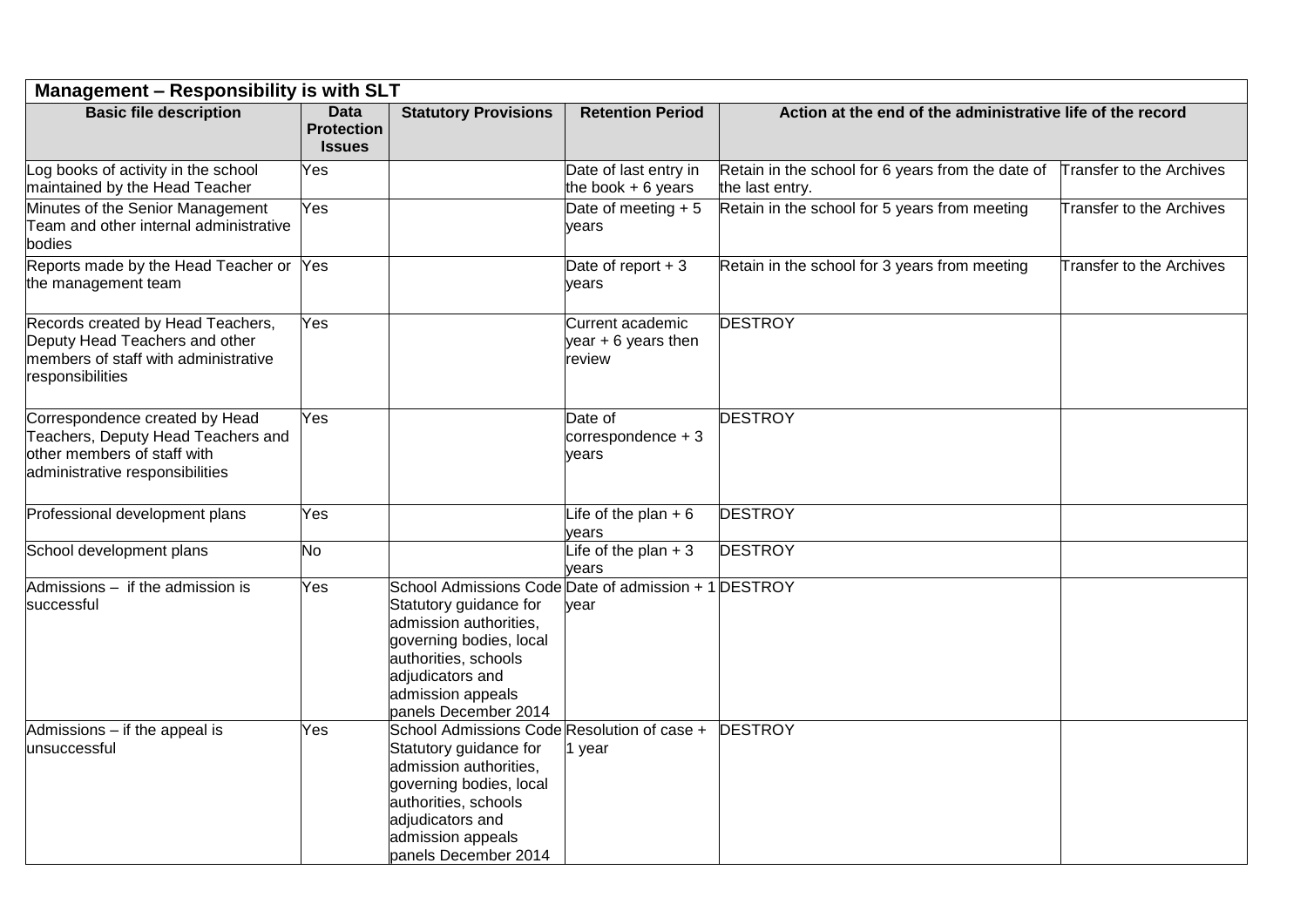| Pupils - Responsibility is with Admissions officer, data lead and SENCO                                     |                                                   |                                                                                        |                                                             |                                                                                                                                                                                                                                                                                                                                                                                                                                                                                                                                                                                                                                                                                                                                                                                                                                                                            |                                    |
|-------------------------------------------------------------------------------------------------------------|---------------------------------------------------|----------------------------------------------------------------------------------------|-------------------------------------------------------------|----------------------------------------------------------------------------------------------------------------------------------------------------------------------------------------------------------------------------------------------------------------------------------------------------------------------------------------------------------------------------------------------------------------------------------------------------------------------------------------------------------------------------------------------------------------------------------------------------------------------------------------------------------------------------------------------------------------------------------------------------------------------------------------------------------------------------------------------------------------------------|------------------------------------|
| <b>Basic file description</b>                                                                               | <b>Data</b><br><b>Protection</b><br><b>Issues</b> | <b>Statutory Provisions</b>                                                            | <b>Retention Period</b>                                     | Action at the end of the administrative life of the record                                                                                                                                                                                                                                                                                                                                                                                                                                                                                                                                                                                                                                                                                                                                                                                                                 |                                    |
| <b>Admission Registers</b>                                                                                  | Yes                                               |                                                                                        | the book (or file) + 6 entry.<br>years                      | Date of last entry in Retain in the school for 6 years from the date of the last                                                                                                                                                                                                                                                                                                                                                                                                                                                                                                                                                                                                                                                                                                                                                                                           | Transfer to the<br><b>Archives</b> |
| Attendance registers                                                                                        | Yes                                               |                                                                                        | Date of register $+3$ DESTROY<br>years                      |                                                                                                                                                                                                                                                                                                                                                                                                                                                                                                                                                                                                                                                                                                                                                                                                                                                                            |                                    |
| Pupil's Educational Record required by Yes<br>The Education (Pupil Information<br>England) Regulations 2005 |                                                   | The Education<br>(Pupil Information)<br>(England) Regulations<br>2005 SI 2005 No. 1437 | Retain whilst the<br>child remains at the<br>primary school | The file should follow the pupil when he/she leaves the<br>primary school. This will include:<br>to another primary school to a secondary school or to a<br>pupil referral unit. If the pupil dies whilst at primary school<br>the file should be returned to the Local Authority to be<br>retained for the statutory retention period.<br>If the pupil transfers to an independent school, transfers to<br>home schooling or leaves the country the file should be<br>returned to the Local Authority to be retained for the<br>statutory retention period. Primary Schools do not<br>ordinarily have sufficient storage space to store records for<br>pupils who have not transferred in the normal way. It<br>makes more sense to transfer the record to the Local<br>Authority as it is more likely that the pupil will request the<br>record from the Local Authority |                                    |
| Special Educational Needs files,<br>reviews and Individual Education Plans                                  | Yes                                               | imitation Act 1980<br>(Section 2)                                                      | DOB of the pupil +<br>25 years                              | <b>REVIEW</b><br>NOTE: This retention period is the minimum retention<br>period that any pupil file should be kept. Some authorities<br>choose to keep SEN files for a longer period of time to<br>defend themselves in a "failure to provide a sufficient<br>leducation" case. There is an element of business risk<br>analysis involved in any decision to keep the records<br>longer than the minimum retention period and this should<br>be documented.                                                                                                                                                                                                                                                                                                                                                                                                                |                                    |
| Absence books                                                                                               | Yes                                               |                                                                                        | Current year $+6$<br>years                                  | <b>DESTROY</b>                                                                                                                                                                                                                                                                                                                                                                                                                                                                                                                                                                                                                                                                                                                                                                                                                                                             |                                    |
| Public examination results                                                                                  | No                                                |                                                                                        | Year of<br>examinations $+6$<br>vears                       | <b>DESTROY</b>                                                                                                                                                                                                                                                                                                                                                                                                                                                                                                                                                                                                                                                                                                                                                                                                                                                             |                                    |
| Internal examination results                                                                                | Yes                                               |                                                                                        | This information<br>should be added to<br>the pupil file    |                                                                                                                                                                                                                                                                                                                                                                                                                                                                                                                                                                                                                                                                                                                                                                                                                                                                            |                                    |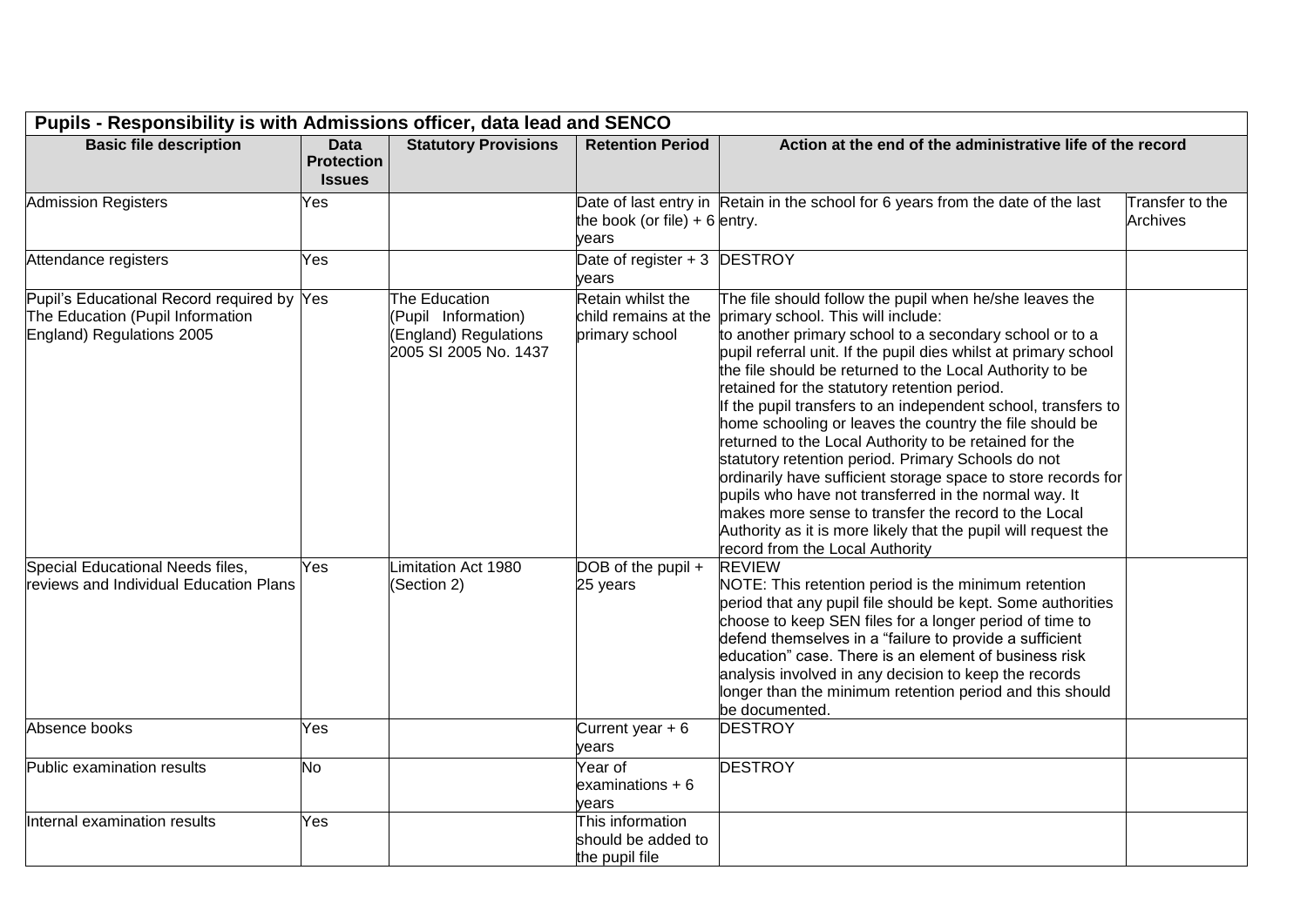| Pupils - Responsibility is with Admissions officer, data lead and SENCO                                   |                                                   |                                                                                                                                                                             |                                                                                                                                                                                              |                                                                                           |  |  |  |
|-----------------------------------------------------------------------------------------------------------|---------------------------------------------------|-----------------------------------------------------------------------------------------------------------------------------------------------------------------------------|----------------------------------------------------------------------------------------------------------------------------------------------------------------------------------------------|-------------------------------------------------------------------------------------------|--|--|--|
| <b>Basic file description</b>                                                                             | <b>Data</b><br><b>Protection</b><br><b>Issues</b> | <b>Statutory Provisions</b>                                                                                                                                                 | <b>Retention Period</b>                                                                                                                                                                      | Action at the end of the administrative life of the<br>record                             |  |  |  |
| Any other records created in the<br>course of contact with pupils                                         | Yes                                               |                                                                                                                                                                             | Current year up to 3 years                                                                                                                                                                   | Review at the end of 3 years and either allocate<br>a further retention period or DESTROY |  |  |  |
| Statement maintained under The<br>Education Act 1996 - Section 324                                        | Yes                                               | <b>SEN and Disability</b><br>Act 2001 Section 1                                                                                                                             | DOB of the pupil + 25 years (This would<br>normally be retained in the pupil file)                                                                                                           | <b>DESTROY</b> unless legal action is pending                                             |  |  |  |
| Advice and information to parents<br>regarding educational needs                                          | Yes                                               | <b>SEN and Disability</b><br>Act 2001 Section 2                                                                                                                             | DOB of the pupil + 25 years (This would<br>normally be retained in the pupil file)                                                                                                           | <b>DESTROY</b> unless legal action is pending                                             |  |  |  |
| <b>Accessibility Strategy</b>                                                                             | Yes                                               | <b>Special Educational</b><br>Needs and Disability Act<br>2001 Section 14                                                                                                   | DOB of the pupil + 25 years (This would<br>normally be retained in the pupil file)                                                                                                           | <b>DESTROY</b> unless legal action is pending                                             |  |  |  |
| Children's SEN Files                                                                                      | Yes                                               | <b>SEN and Disability</b><br>Act 2001 Section 1                                                                                                                             | DOB of pupil $+25$ years then review $-$ it<br>may be appropriate to add an additional<br>retention period in certain cases                                                                  | <b>DESTROY</b> unless legal action is pending                                             |  |  |  |
| Parental permission slips for<br>school trips - where there has been<br>no major incident                 | Yes                                               |                                                                                                                                                                             | Conclusion of the trip                                                                                                                                                                       | <b>DESTROY</b>                                                                            |  |  |  |
| Parental permission slips for school<br>trips – where there has been a<br>major incident                  | Yes                                               | imitation Act 1980                                                                                                                                                          | DOB of the pupil involved in the incident +<br>25 years<br>The permission slips for all pupils on the trip<br>need to be retained to show that the rules<br>had been followed for all pupils | <b>DESTROY</b>                                                                            |  |  |  |
| Records created by schools<br>to obtain approval to run an<br>Educational Visit outside the<br>Classroom. | No                                                | Outdoor Education<br><b>Advisers' Panel National</b><br>Guidance specifically<br>Section 3 "Legal<br>Framework and Employer<br>Systems" and Section 4 -<br>"Good Practice". | Date of visit + 14 years                                                                                                                                                                     | <b>DESTROY</b>                                                                            |  |  |  |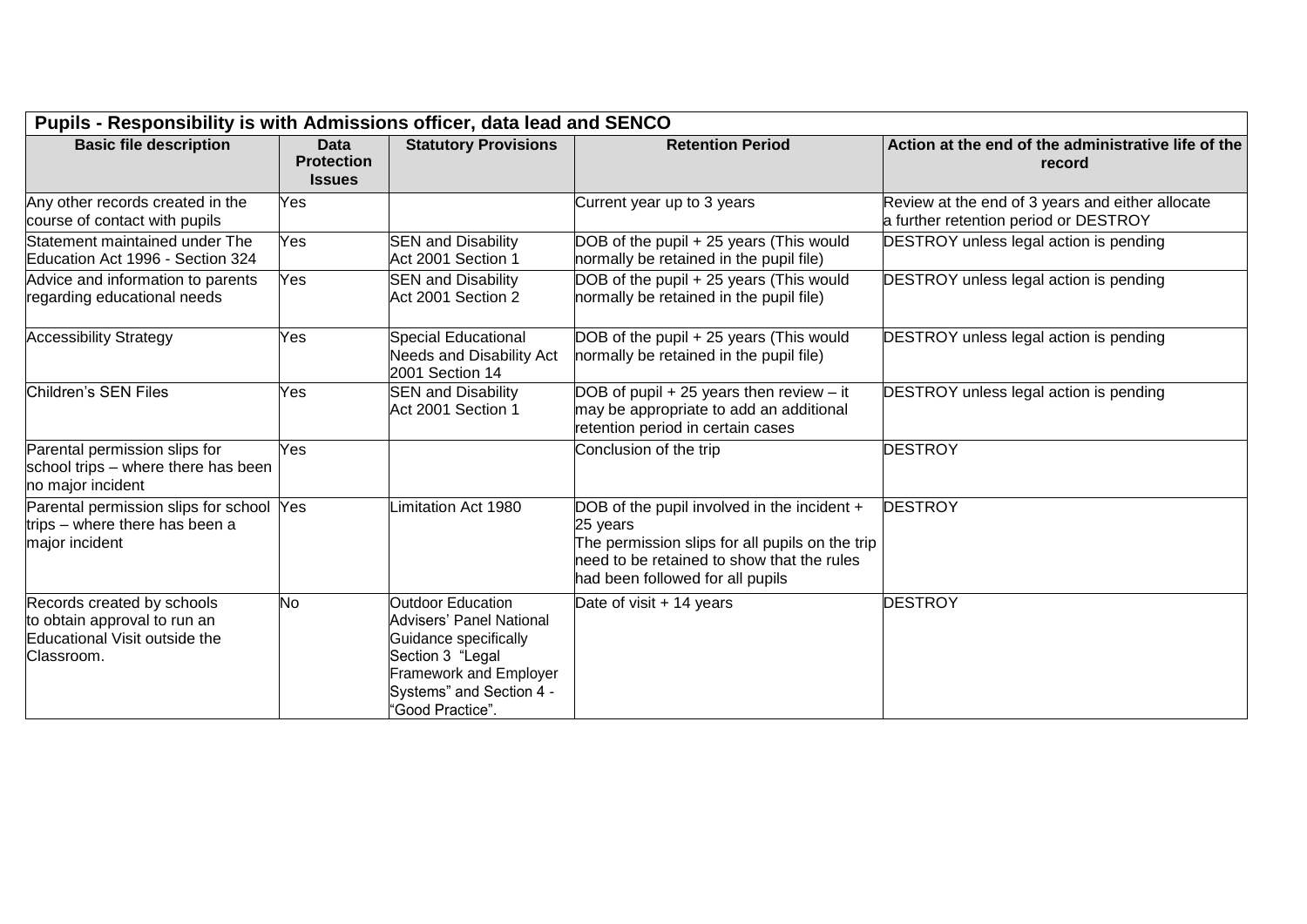| <b>Curriculum - Responsibility is with Assistant Principal for Curriculum</b> |                                                   |                             |                                                                                                                                                                                                                                                                                                                                             |                                                                                                                            |  |  |  |
|-------------------------------------------------------------------------------|---------------------------------------------------|-----------------------------|---------------------------------------------------------------------------------------------------------------------------------------------------------------------------------------------------------------------------------------------------------------------------------------------------------------------------------------------|----------------------------------------------------------------------------------------------------------------------------|--|--|--|
| <b>Basic file description</b>                                                 | <b>Data</b><br><b>Protection</b><br><b>Issues</b> | <b>Statutory Provisions</b> | <b>Retention Period</b>                                                                                                                                                                                                                                                                                                                     | Action at the end of the administrative life of the<br>record                                                              |  |  |  |
| Curriculum development                                                        | No                                                |                             | Current year + 6 years                                                                                                                                                                                                                                                                                                                      | <b>DESTROY</b>                                                                                                             |  |  |  |
| Curriculum returns                                                            | No                                                |                             | Current year + 3 years                                                                                                                                                                                                                                                                                                                      | <b>DESTROY</b>                                                                                                             |  |  |  |
| School syllabus                                                               | No                                                |                             | Current year + 1 year                                                                                                                                                                                                                                                                                                                       | It may be appropriate to review these records at the<br>end of each year and allocate a new retention period<br>or DESTROY |  |  |  |
| Schemes of work                                                               | No                                                |                             | Current year + 1 year                                                                                                                                                                                                                                                                                                                       | It may be appropriate to review these records at the<br>end of each year and allocate a new retention period<br>or DESTROY |  |  |  |
| Timetable                                                                     | No                                                |                             | Current year + 1 year                                                                                                                                                                                                                                                                                                                       | It may be appropriate to review these records at the<br>end of each year and allocate a new retention period<br>or DESTROY |  |  |  |
| Class record books                                                            | No                                                |                             | Current year + 1 year                                                                                                                                                                                                                                                                                                                       | It may be appropriate to review these records at the<br>end of each year and allocate a new retention period<br>or DESTROY |  |  |  |
| Mark Books                                                                    | No                                                |                             | Current year + 1 year                                                                                                                                                                                                                                                                                                                       | It may be appropriate to review these records at the<br>end of each year and allocate a new retention period<br>or DESTROY |  |  |  |
| Record of homework set                                                        | No                                                |                             | Current year + 1 year                                                                                                                                                                                                                                                                                                                       | It may be appropriate to review these records at the<br>end of each year and allocate a new retention period<br>or DESTROY |  |  |  |
| Pupils' work                                                                  | No                                                |                             | Where possible pupils' work should be<br>returned to the pupil at the end of the<br>academic year if this is not the school's<br>policy then current year + 1 year                                                                                                                                                                          | It may be appropriate to review these records at the<br>end of each year and allocate a new retention period<br>or DESTROY |  |  |  |
| <b>SATS</b> records                                                           | Yes                                               |                             | The SATS results should be recorded on the DESTROY<br>pupil's educational file and will therefore be<br>retained until the pupil reaches the age of 25<br>years. The school may wish to keep a<br>composite record of all the whole year SATs<br>results. These could be kept for current year<br>$+$ 6 years to allow suitable comparison. |                                                                                                                            |  |  |  |
| PAN reports                                                                   | Yes                                               |                             | Current year + 6 years                                                                                                                                                                                                                                                                                                                      | <b>DESTROY</b>                                                                                                             |  |  |  |
| Value added records                                                           | Yes                                               |                             | Current year + 6 years                                                                                                                                                                                                                                                                                                                      | <b>DESTROY</b>                                                                                                             |  |  |  |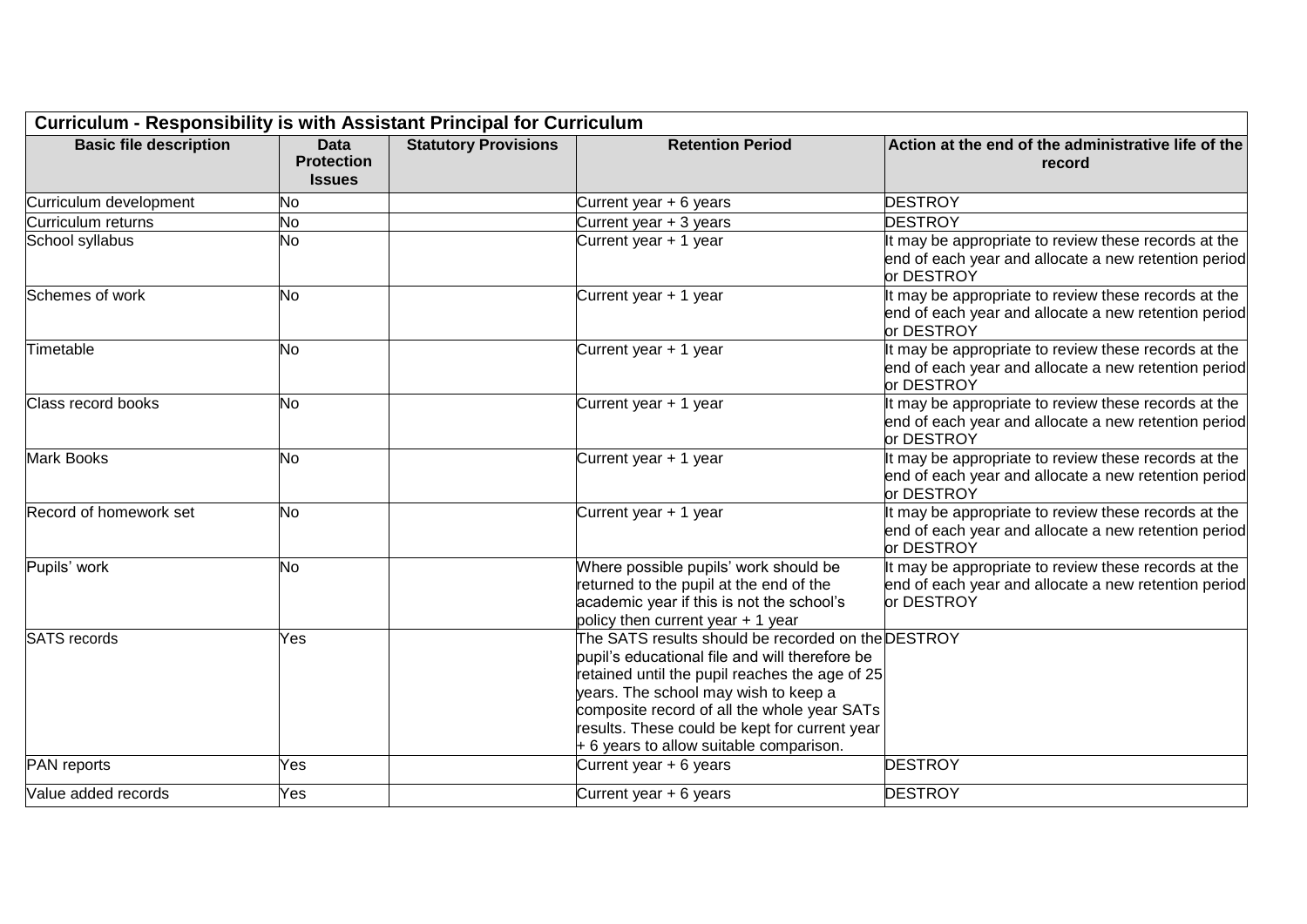| Staff records - Responsibility is with Principal's PA / HR Lead                                              |                                                   |                                                                                                 |                                                                                                                                                                                                                                      |                                                                                                                                                                                                                                                                |  |  |
|--------------------------------------------------------------------------------------------------------------|---------------------------------------------------|-------------------------------------------------------------------------------------------------|--------------------------------------------------------------------------------------------------------------------------------------------------------------------------------------------------------------------------------------|----------------------------------------------------------------------------------------------------------------------------------------------------------------------------------------------------------------------------------------------------------------|--|--|
| <b>Basic file description</b>                                                                                | <b>Data</b><br><b>Protection</b><br><b>Issues</b> | <b>Statutory Provisions</b>                                                                     | <b>Retention Period</b>                                                                                                                                                                                                              | Action at the end of the administrative life of the<br>record                                                                                                                                                                                                  |  |  |
| Timesheets, sick pay                                                                                         | Yes.                                              | <b>Financial Regulations</b>                                                                    | Current year + 6 years                                                                                                                                                                                                               | <b>DESTROY</b>                                                                                                                                                                                                                                                 |  |  |
| <b>Staff Personal files</b>                                                                                  | Yes                                               |                                                                                                 | Termination + 6 years                                                                                                                                                                                                                | <b>DESTROY</b>                                                                                                                                                                                                                                                 |  |  |
| Interview notes and recruitment<br>records                                                                   | Yes                                               |                                                                                                 | Date of interview + 6 months                                                                                                                                                                                                         | <b>DESTROY</b>                                                                                                                                                                                                                                                 |  |  |
| Pre-employment vetting information No<br>(including DBS checks)                                              |                                                   | <b>DBS</b> guidelines                                                                           | Date of check $+6$ months                                                                                                                                                                                                            | <b>DESTROY</b>                                                                                                                                                                                                                                                 |  |  |
| Disciplinary proceedings:                                                                                    | Yes                                               |                                                                                                 | contact your safeguarding children officer for further advice.                                                                                                                                                                       | Where the warning relates to child protection issues then retain until the person's normal retirement age, or 10 years from<br>the date of the allegation, whichever is the longer. If the disciplinary proceedings relate to a child protection matter please |  |  |
| oral warning<br>$\bullet$                                                                                    | Yes                                               |                                                                                                 | Date of warning $+ 6$ months                                                                                                                                                                                                         | <b>DESTROY</b>                                                                                                                                                                                                                                                 |  |  |
| written warning - level one<br>$\bullet$                                                                     | Yes                                               |                                                                                                 | Date of warning $+6$ months                                                                                                                                                                                                          | <b>DESTROY</b>                                                                                                                                                                                                                                                 |  |  |
| written warning - level two                                                                                  | Yes                                               |                                                                                                 | Date of warning + 12 months                                                                                                                                                                                                          | <b>DESTROY</b>                                                                                                                                                                                                                                                 |  |  |
| final warning<br>$\bullet$                                                                                   | Yes                                               |                                                                                                 | Date of warning + 18 months                                                                                                                                                                                                          | <b>DESTROY</b>                                                                                                                                                                                                                                                 |  |  |
| case not found                                                                                               | Yes                                               |                                                                                                 | If child protection related then retain until the DESTROY<br>person's normal retirement age, or 10 years<br>from the date of the allegation whichever is<br>the longer. Otherwise shred immediately at<br>the conclusion of the case |                                                                                                                                                                                                                                                                |  |  |
| Records relating to accident/injury at Yes<br>work                                                           |                                                   |                                                                                                 | Date of incident + 12 years In the case of<br>serious accidents, a further retention period<br>will need to be applied                                                                                                               | <b>DESTROY</b>                                                                                                                                                                                                                                                 |  |  |
| Annual appraisal/assessment<br>records                                                                       | No                                                |                                                                                                 | Current year + 5 years                                                                                                                                                                                                               | <b>DESTROY</b>                                                                                                                                                                                                                                                 |  |  |
| Salary cards                                                                                                 | Yes                                               |                                                                                                 | Last date of employment + 85 years                                                                                                                                                                                                   | <b>DESTROY</b>                                                                                                                                                                                                                                                 |  |  |
| Maternity pay records                                                                                        | Yes                                               | <b>Statutory Maternity Pay</b><br>(General) Regulations<br>1986 (SI 1986/1960),<br>revised 1999 | Current year, + 3yrs                                                                                                                                                                                                                 | <b>DESTROY</b>                                                                                                                                                                                                                                                 |  |  |
| Records held under Retirement<br>Benefits Schemes (Information<br>Powers) Regulations 1995                   | Yes                                               |                                                                                                 | Current year + 6 years                                                                                                                                                                                                               | <b>DESTROY</b>                                                                                                                                                                                                                                                 |  |  |
| Proofs of identity collected as part of Yes<br>the process of checking "portable"<br>enhanced DBS disclosure |                                                   |                                                                                                 | Where possible these should be checked<br>and a note kept of what was seen and<br>checked. If it is felt necessary to keep copy<br>documentation then this should be placed<br>on the member of staff's personal file.               |                                                                                                                                                                                                                                                                |  |  |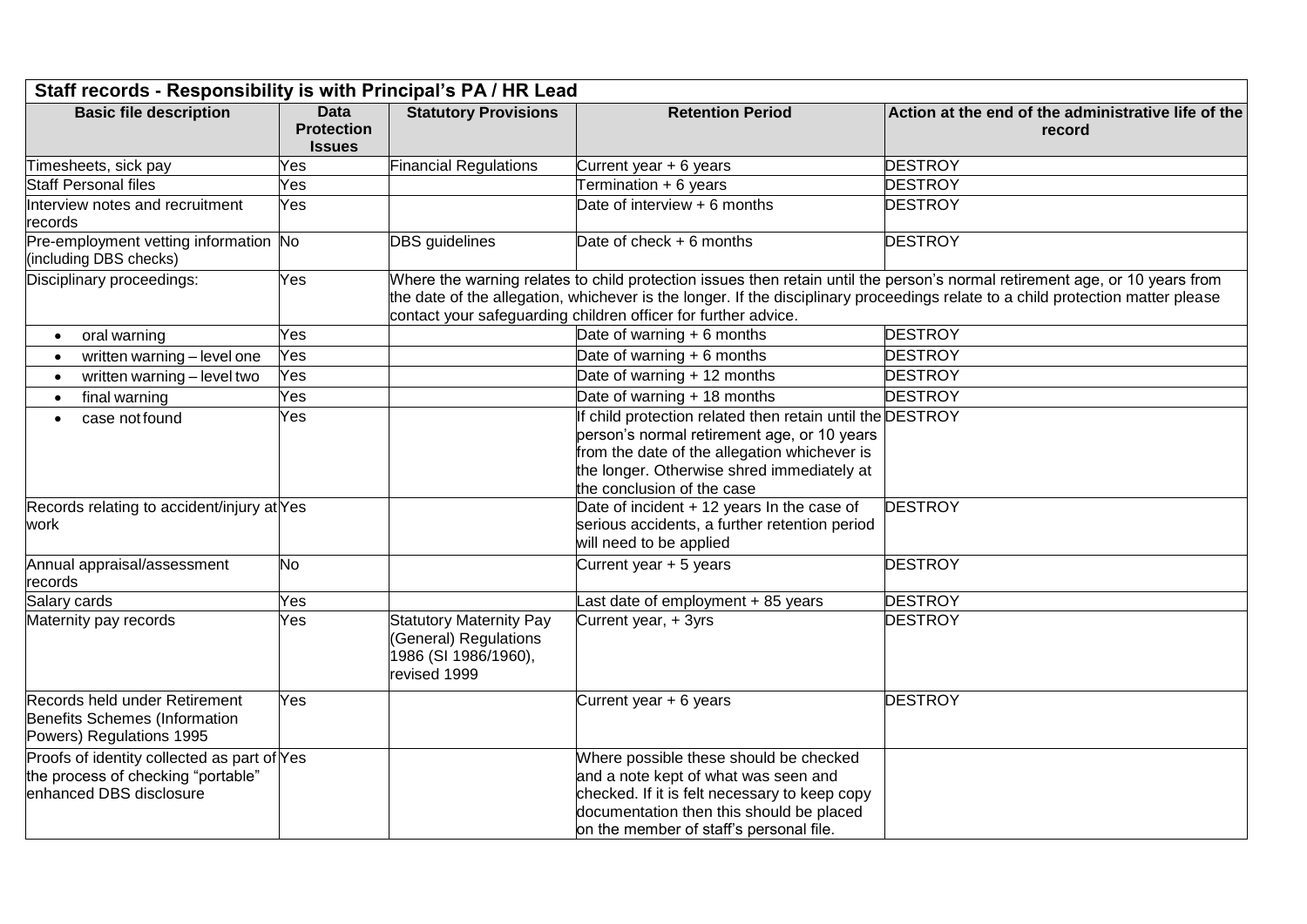| Recruitment - Responsibility is with Principal's PA / HR Lead                                            |                                            |                                                                                                                                                                                        |                                                                                                                                                                                                                                                            |                                                               |  |  |  |
|----------------------------------------------------------------------------------------------------------|--------------------------------------------|----------------------------------------------------------------------------------------------------------------------------------------------------------------------------------------|------------------------------------------------------------------------------------------------------------------------------------------------------------------------------------------------------------------------------------------------------------|---------------------------------------------------------------|--|--|--|
| <b>Basic file description</b>                                                                            | Data<br><b>Protection</b><br><b>Issues</b> | <b>Statutory Provisions</b>                                                                                                                                                            | <b>Retention Period</b>                                                                                                                                                                                                                                    | Action at the end of the administrative life of the<br>record |  |  |  |
| All records leading up to the<br>appointment of a new member of<br>staff - unsuccessful candidates       | Yes                                        |                                                                                                                                                                                        | Date of appointment of successful candidate DESTROY<br>$+6$ months                                                                                                                                                                                         |                                                               |  |  |  |
| All records leading up to the<br>appointment of a new member of<br>staff - successful candidate          | Yes                                        |                                                                                                                                                                                        | All the relevant information should be added DESTROY<br>to the staff personal file (see above) and all<br>lother information retained for 6 months                                                                                                         |                                                               |  |  |  |
| Pre-employment vetting<br>information - DBS Checks                                                       | No                                         | <b>DBS Update Service</b><br>Employer Guide<br>June 2014: Keeping<br>children safe in<br>education.<br>July 2015 (Statutory<br>Guidance from<br>Dept. of Education)<br>Sections 73, 74 | The school does not have to keep copies of<br>DBS certificates. If the school does so the<br>copy must NOT be retained for more than 6<br>months                                                                                                           |                                                               |  |  |  |
| Proofs of identity collected as<br>part of the process of checking<br>"portable" enhanced DBS disclosure | Yes                                        |                                                                                                                                                                                        | Where possible these should be checked<br>and a note kept of what was seen and what<br>has been checked. If it is felt necessary to<br>keep copy documentation then this should<br>be placed on the member of staff's personal<br>file (see above)         |                                                               |  |  |  |
| Pre-employment vetting<br>information - Evidence proving<br>the right to work in the United<br>Kingdom4  | Yes                                        | An employer's guide to<br>right to work checks<br>(Home Office May 2015)                                                                                                               | Where possible these documents should be<br>added to the Staff Personal File (see<br>above), but if they are kept separately then<br>the Home Office requires that the<br>documents are kept for termination of<br>Employment plus not less than two years |                                                               |  |  |  |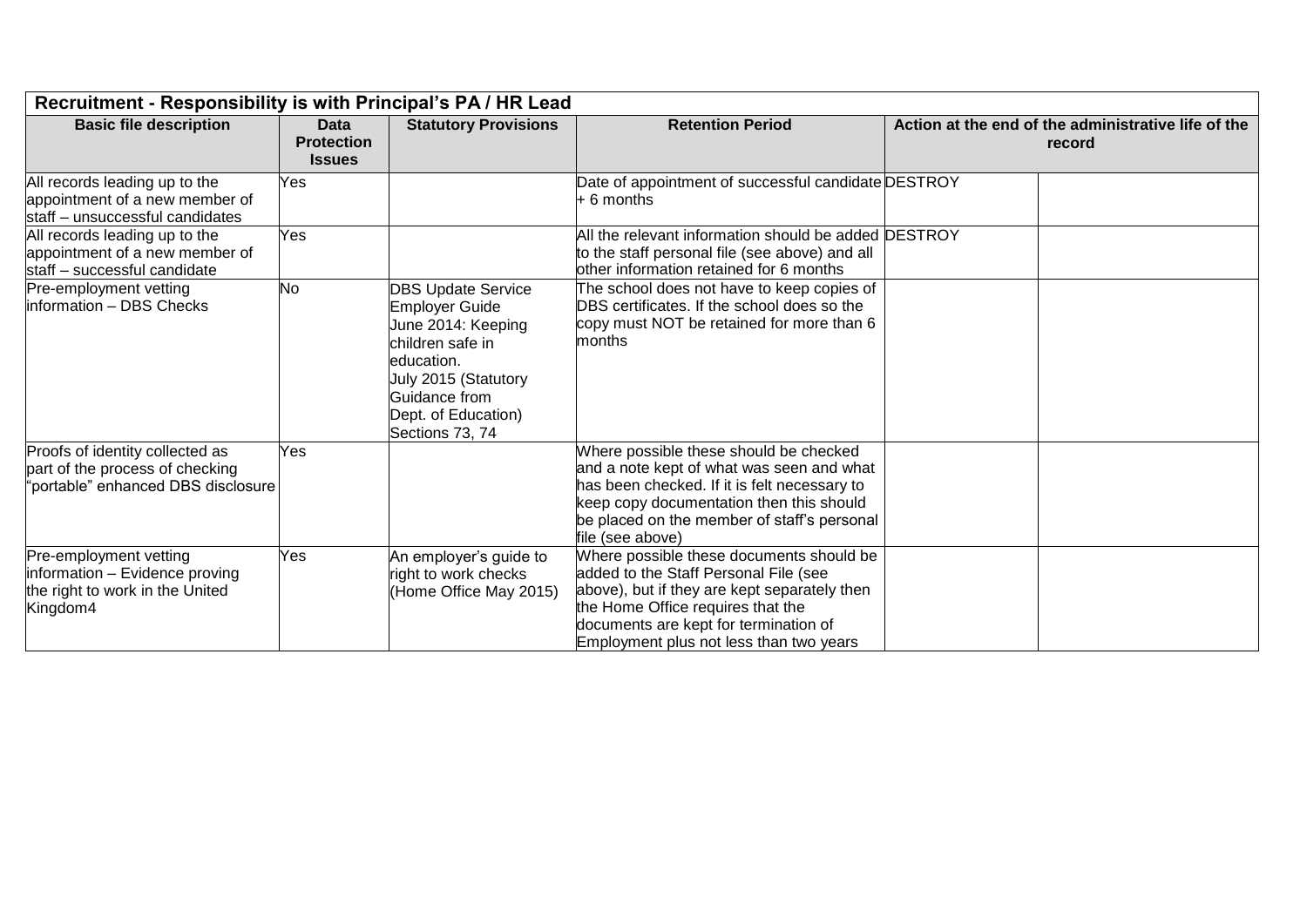| Health and Safety - Responsibility is with Health and Safety Lead                                                      |                                                   |                                                                                                                                                                              |                                                                                                                        |                                                               |  |  |  |
|------------------------------------------------------------------------------------------------------------------------|---------------------------------------------------|------------------------------------------------------------------------------------------------------------------------------------------------------------------------------|------------------------------------------------------------------------------------------------------------------------|---------------------------------------------------------------|--|--|--|
| <b>Basic file description</b>                                                                                          | <b>Data</b><br><b>Protection</b><br><b>Issues</b> | <b>Statutory Provisions</b>                                                                                                                                                  | <b>Retention Period</b>                                                                                                | Action at the end of the administrative life of the<br>record |  |  |  |
| <b>Accessibility Plans</b>                                                                                             | Yes                                               | <b>Disability Discrimination</b><br>Act                                                                                                                                      | Current year $+6$ years                                                                                                | <b>DESTROY</b>                                                |  |  |  |
| Records relating to accident/<br>injury at work                                                                        | Yes                                               |                                                                                                                                                                              | Date of incident + 12 years<br>In the case of serious accidents, a further<br>retention period will need to be applied | <b>DESTROY</b>                                                |  |  |  |
| <b>Accident Reporting</b>                                                                                              | Yes                                               | <b>Social Security (Claims</b><br>and Payments)<br>Regulations 1979<br>Regulation 25. Social<br><b>Security Administration Act</b><br>1992 Section 8. Limitation<br>Act 1980 |                                                                                                                        |                                                               |  |  |  |
| <b>Adults</b>                                                                                                          | Yes                                               |                                                                                                                                                                              | Date of incident + 7 years                                                                                             | <b>DESTROY</b>                                                |  |  |  |
| Children                                                                                                               | Yes                                               |                                                                                                                                                                              | DOB of child + 25 years                                                                                                | <b>DESTROY</b>                                                |  |  |  |
| <b>COSHH</b>                                                                                                           | No                                                |                                                                                                                                                                              | Current year + 10 years (where<br>appropriate an additional retention period<br>may be allocated)                      | <b>DESTROY</b>                                                |  |  |  |
| Incident reports                                                                                                       | Yes                                               |                                                                                                                                                                              | Current year + 20 years                                                                                                | <b>DESTROY</b>                                                |  |  |  |
| Policy Statements                                                                                                      | No                                                |                                                                                                                                                                              | Date of expiry $+1$ year                                                                                               | <b>DESTROY</b>                                                |  |  |  |
| <b>Risk Assessments</b>                                                                                                | Yes                                               |                                                                                                                                                                              | Current year + 3 years                                                                                                 | <b>DESTROY</b>                                                |  |  |  |
| Process of monitoring of areas<br>where employees and persons are<br>likely to have become in contact<br>with asbestos | No                                                |                                                                                                                                                                              | Last action $+40$ years                                                                                                | <b>DESTROY</b>                                                |  |  |  |
| Fire Precautions log books                                                                                             | No                                                |                                                                                                                                                                              | Current year $+6$ years                                                                                                | <b>DESTROY</b>                                                |  |  |  |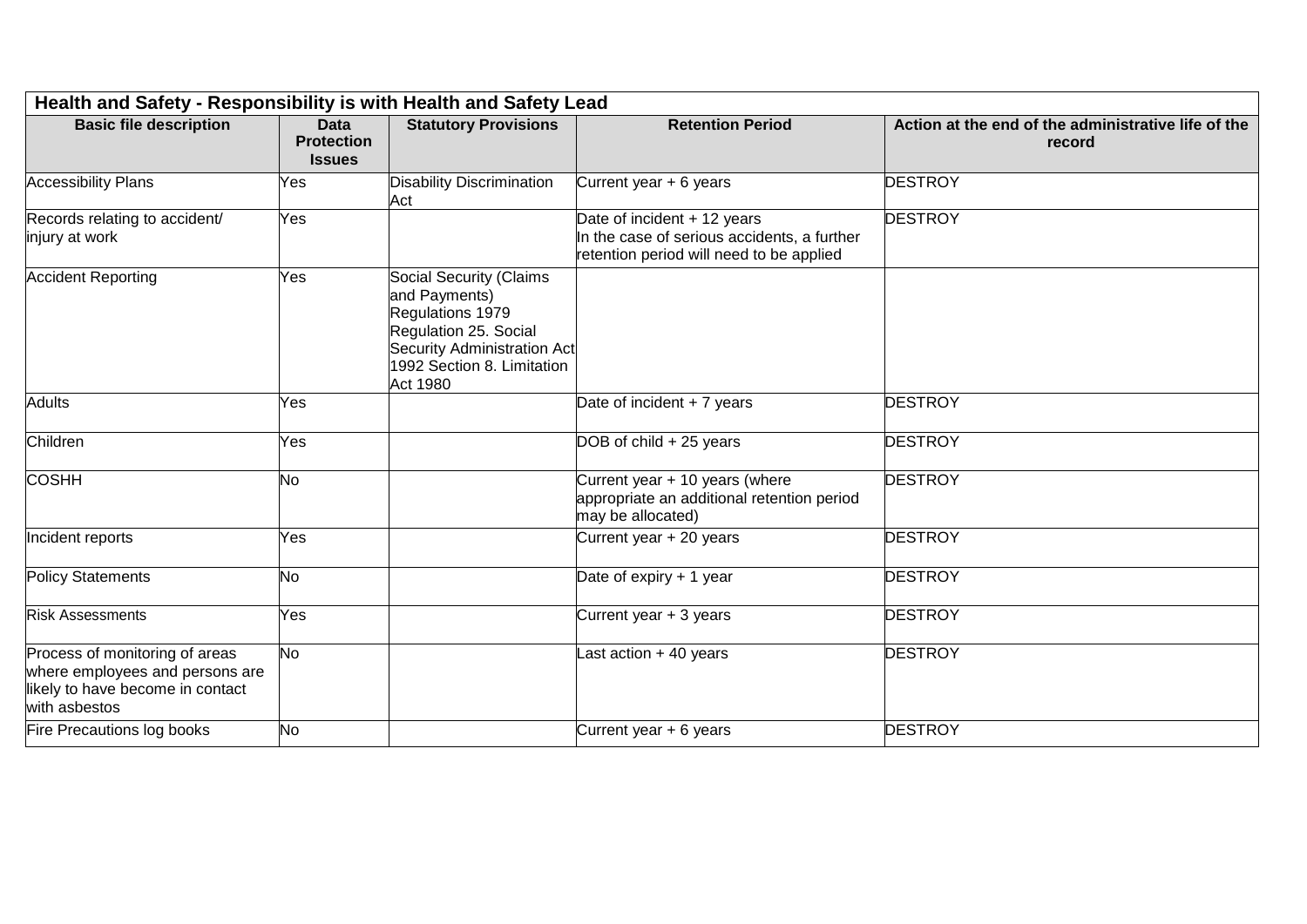| Administrative - Responsibility is with Principal's PA / HR Lead |                                            |                             |                                    |                                                                              |                |  |  |
|------------------------------------------------------------------|--------------------------------------------|-----------------------------|------------------------------------|------------------------------------------------------------------------------|----------------|--|--|
| <b>Basic file description</b>                                    | Data<br><b>Protection</b><br><b>Issues</b> | <b>Statutory Provisions</b> | <b>Retention Period</b>            | Action at the end of the administrative life of the<br>record                |                |  |  |
| Employer's Liability certificate                                 | No.                                        |                             | Closure of the school $+$ 40 years | <b>DESTROY</b>                                                               |                |  |  |
| Inventories of equipment and<br>furniture                        | <b>No</b>                                  |                             | Current year $+6$ years            | <b>DESTROY</b>                                                               |                |  |  |
| School brochure or prospectus                                    | Yes                                        |                             | Current year + 3 years             |                                                                              | <b>DESTROY</b> |  |  |
| <b>Newsletters</b>                                               | Yes                                        |                             | Current year + 1 year              | Review to see<br>whether a further<br>retention period is<br>required        | <b>DESTROY</b> |  |  |
| Visitors' book                                                   | Yes                                        |                             | Current year $+6$ years            | Review to see<br>whether a further<br>retention period is<br>required        | <b>DESTROY</b> |  |  |
| <b>PTA/Old Pupils Associations</b>                               | Yes                                        |                             | Current year $+ 6$ years           | <b>Review to see</b><br>whether a further<br>retention period is<br>required | <b>DESTROY</b> |  |  |

| <b>School Meals - Responsibility is with SENCO</b> |                                                   |                             |                          |                                                               |  |  |  |
|----------------------------------------------------|---------------------------------------------------|-----------------------------|--------------------------|---------------------------------------------------------------|--|--|--|
| <b>Basic file description</b>                      | <b>Data</b><br><b>Protection</b><br><b>Issues</b> | <b>Statutory Provisions</b> | <b>Retention Period</b>  | Action at the end of the administrative life of the<br>record |  |  |  |
| <b>Free School Meals Registers</b>                 | IYes                                              |                             | Current year $+ 6$ years | <b>DESTROY</b>                                                |  |  |  |
| <b>School Meals Summary Sheets</b>                 | Yes                                               |                             | Current year $+3$ years  | <b>DESTROY</b>                                                |  |  |  |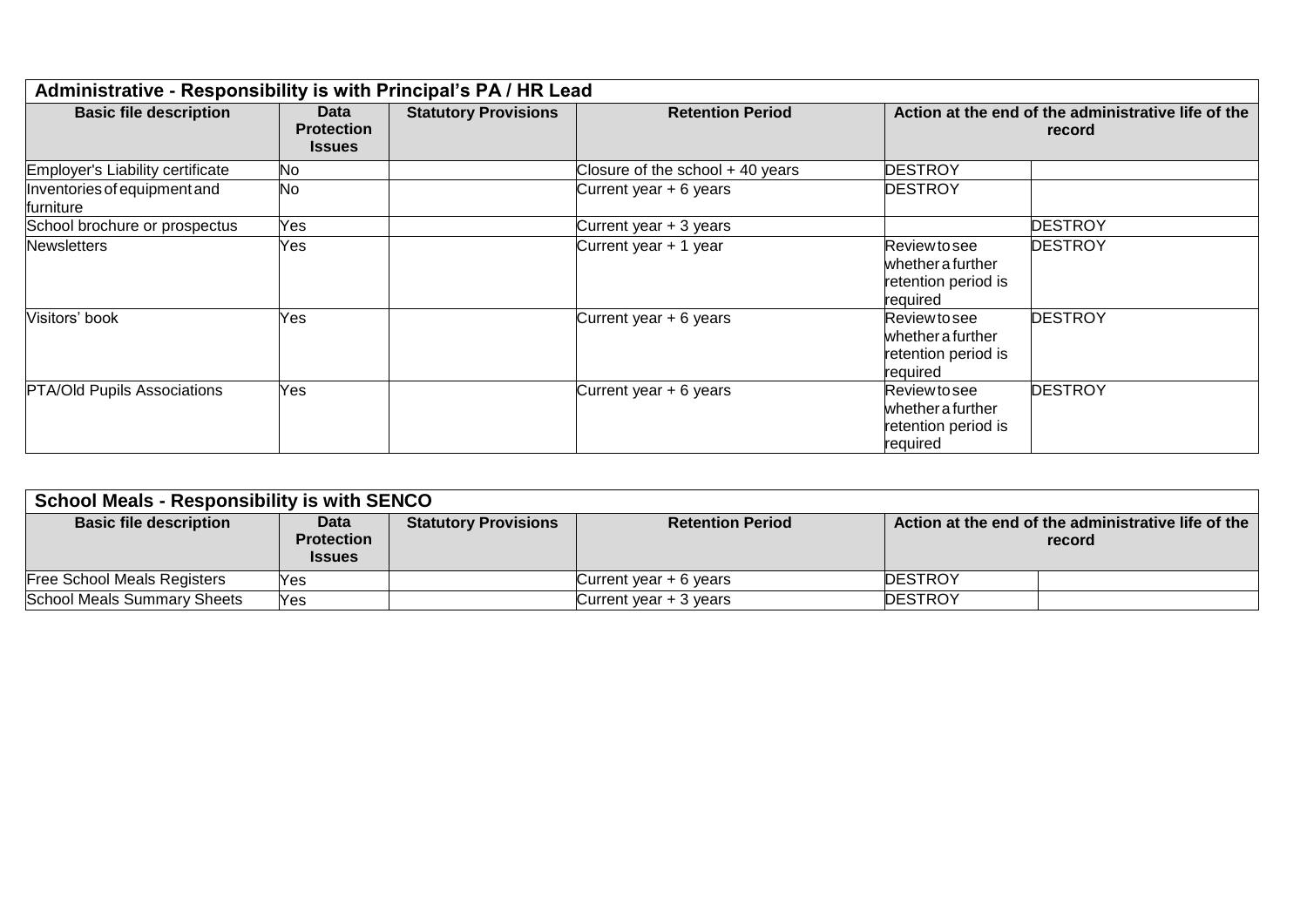| Finance - Responsibility is with Finance lead                                  |                                                   |                              |                                         |                                                                       |                                                                                                                     |  |  |
|--------------------------------------------------------------------------------|---------------------------------------------------|------------------------------|-----------------------------------------|-----------------------------------------------------------------------|---------------------------------------------------------------------------------------------------------------------|--|--|
| <b>Basic file description</b>                                                  | <b>Data</b><br><b>Protection</b><br><b>Issues</b> | <b>Statutory Provisions</b>  | <b>Retention Period</b>                 | Action at the end of the administrative life of the<br>record         |                                                                                                                     |  |  |
| <b>Annual Accounts</b>                                                         | No                                                | <b>Financial Regulations</b> | Current year $+ 6$ years                | <b>DESTROY</b>                                                        |                                                                                                                     |  |  |
| Loans and grants                                                               | <b>No</b>                                         | <b>Financial Regulations</b> | Date of last payment on loan + 12 years | Review to see<br>whether a further<br>retention period is<br>required | <b>Transfer to Archives</b><br>(The appropriate archivist will<br>then take a sample for<br>permanent preservation) |  |  |
| Contracts under seal                                                           | <b>No</b>                                         |                              | Contract completion date + 12 years     | <b>DESTROY</b>                                                        |                                                                                                                     |  |  |
| Contracts under signature                                                      | No                                                |                              | Contract completion date + 6 years      | <b>DESTROY</b>                                                        |                                                                                                                     |  |  |
| Copy orders                                                                    | <b>No</b>                                         |                              | Current year + 2 years                  | <b>DESTROY</b>                                                        |                                                                                                                     |  |  |
| Budget reports, budget monitoring<br>etc.                                      | <b>No</b>                                         |                              | Current year + 3 years                  | <b>DESTROY</b>                                                        |                                                                                                                     |  |  |
| Invoice, receipts and other records<br>covered by the Financial<br>Regulations | No                                                | <b>Financial Regulations</b> | Current year + 6 years                  | <b>DESTROY</b>                                                        |                                                                                                                     |  |  |
| Annual Budget and background<br>papers                                         | <b>No</b>                                         |                              | Current year + 6 years                  | <b>DESTROY</b>                                                        |                                                                                                                     |  |  |
| Order books and requisitions                                                   | No                                                |                              | Current year + 6 years                  | <b>DESTROY</b>                                                        |                                                                                                                     |  |  |
| Delivery Documentation                                                         | No                                                |                              | Current year $+6$ years                 | <b>DESTROY</b>                                                        |                                                                                                                     |  |  |
| Debtors' Records                                                               | Yes                                               | imitation Act 1980           | Current year + 6 years                  | <b>DESTROY</b>                                                        |                                                                                                                     |  |  |
| School Fund - Cheque books                                                     | No                                                |                              | Current year + 3 years                  | <b>DESTROY</b>                                                        |                                                                                                                     |  |  |
| School Fund - Paying in books                                                  | No                                                |                              | Current year + 6 years then review      | <b>DESTROY</b>                                                        |                                                                                                                     |  |  |
| School Fund - Ledger                                                           | No                                                |                              | Current year + 6 years then review      | <b>DESTROY</b>                                                        |                                                                                                                     |  |  |
| School Fund - Invoices                                                         | No                                                |                              | Current year + 6 years then review      | <b>DESTROY</b>                                                        |                                                                                                                     |  |  |
| School Fund - Receipts                                                         | No                                                |                              | Current year + 6 years                  | <b>DESTROY</b>                                                        |                                                                                                                     |  |  |
| School Fund - Bank statements                                                  | No                                                |                              | Current year + 6 years then review      | <b>DESTROY</b>                                                        |                                                                                                                     |  |  |
| School Fund - School Journey<br>books                                          | <b>No</b>                                         |                              | Current year + 6 years then review      | <b>DESTROY</b>                                                        |                                                                                                                     |  |  |
| Applications for free school meals,<br>travel, uniforms etc                    | Yes                                               |                              | Whilst child at school                  | <b>DESTROY</b>                                                        |                                                                                                                     |  |  |
| Student grant applications                                                     | Yes                                               |                              | Current year + 3 years                  | <b>DESTROY</b>                                                        |                                                                                                                     |  |  |
| Free school meals registers                                                    | Yes                                               | <b>Financial Regulations</b> | Current year + 6 years                  | <b>DESTROY</b>                                                        |                                                                                                                     |  |  |
| Petty cash books                                                               | No                                                | <b>Financial Regulations</b> | Current year + 6 years                  | <b>DESTROY</b>                                                        |                                                                                                                     |  |  |
| Contracts monitoring records                                                   | <b>No</b>                                         |                              | Current year + 2 years                  | <b>DESTROY</b>                                                        |                                                                                                                     |  |  |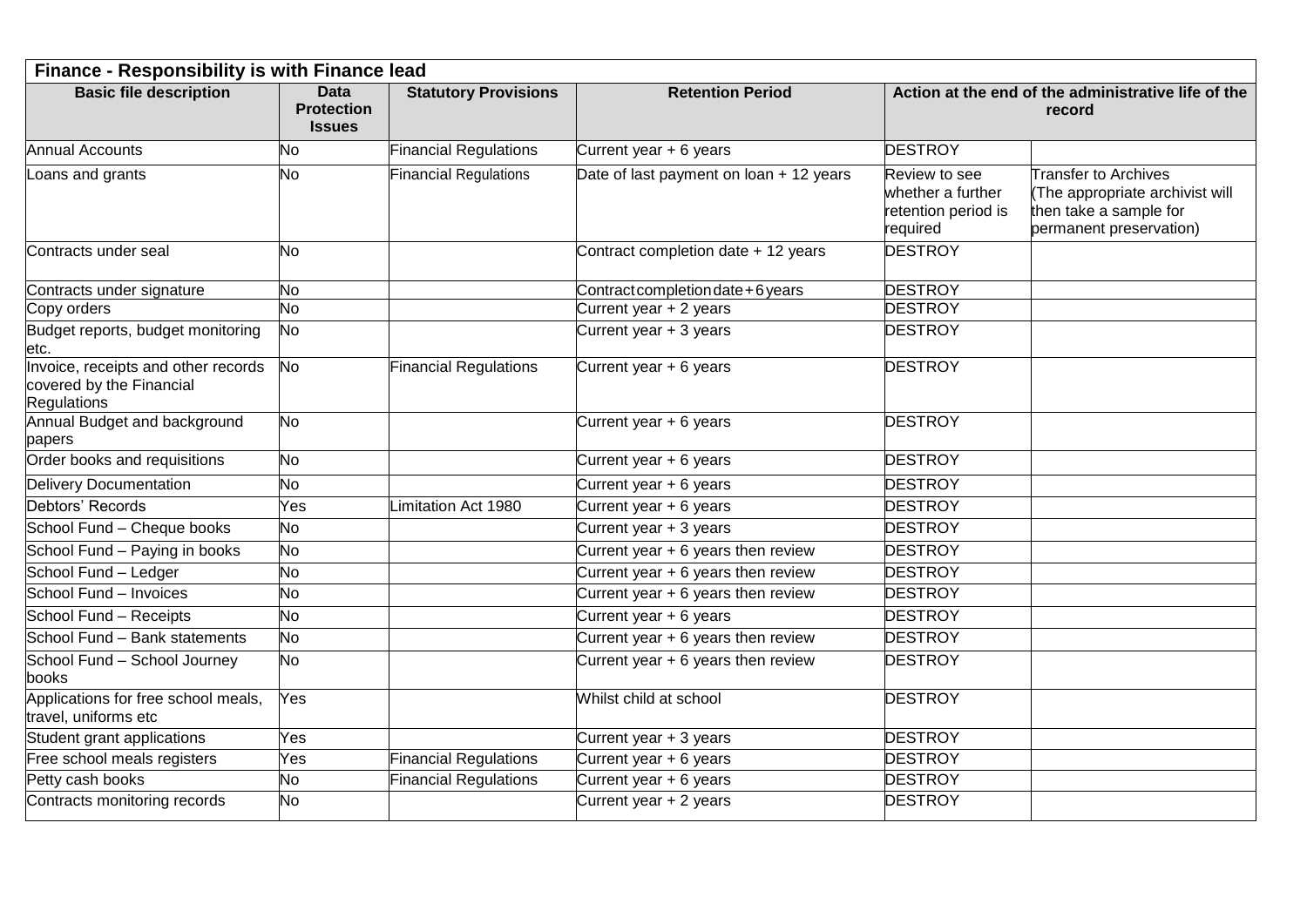| <b>Property - Responsibility is with premises manager</b> |                                            |                              |                             |                                                                                                                        |                                                               |  |
|-----------------------------------------------------------|--------------------------------------------|------------------------------|-----------------------------|------------------------------------------------------------------------------------------------------------------------|---------------------------------------------------------------|--|
| <b>Basic file description</b>                             | Data<br><b>Protection</b><br><b>Issues</b> | <b>Statutory Provisions</b>  | <b>Retention Period</b>     |                                                                                                                        | Action at the end of the administrative life of the<br>record |  |
| <b>Title Deeds</b>                                        | No.                                        |                              | Permanent                   | Permanent<br>these should follow the<br>property unless the<br>property has been<br>registered at the Land<br>Registry | Offer to Archives if the deeds<br>are no longer needed        |  |
| <b>Plans</b>                                              | No.                                        |                              | Permanent                   | Retain in school whilst<br>operational                                                                                 | Offer to Archives                                             |  |
| Maintenance and contractors                               | No                                         | <b>Financial Regulations</b> | Current year $+ 6$ years    | DESTROY                                                                                                                |                                                               |  |
| Leases                                                    | No.                                        |                              | Expiry of lease $+ 6$ years | DESTROY                                                                                                                |                                                               |  |
| Lettings                                                  | No.                                        |                              | Current year $+3$ years     | DESTROY                                                                                                                |                                                               |  |
| Burglary, theft and vandalism report No<br>forms          |                                            |                              | Current year + 6 years      | DESTROY                                                                                                                |                                                               |  |
| Maintenance log books                                     | No                                         |                              | Last entry $+10$ years      | DESTROY                                                                                                                |                                                               |  |
| Contractors' Reports                                      | No                                         |                              | Current year $+ 6$ years    | <b>DESTROY</b>                                                                                                         |                                                               |  |

| Department for Education - Responsibility is with Principal and Principal's PA |                                            |                             |                                                         |                                                                    |                             |  |
|--------------------------------------------------------------------------------|--------------------------------------------|-----------------------------|---------------------------------------------------------|--------------------------------------------------------------------|-----------------------------|--|
| <b>Basic file description</b>                                                  | Data<br><b>Protection</b><br><b>Issues</b> | <b>Statutory Provisions</b> | <b>Retention Period</b>                                 | Action at the end of the administrative life of the<br>record      |                             |  |
| <b>OFSTED reports and papers</b>                                               | <b>No</b>                                  |                             | Replace former report with any new<br>inspection report | Review to see whether a<br>further retention period is<br>required | Transfer to Archives        |  |
| Returns                                                                        | lΝo                                        |                             | Current year + 6 years                                  | <b>DESTROY</b>                                                     |                             |  |
| Circulars from Department for<br>Education                                     | No                                         |                             | Whilst operationally required                           | Review to see whether a<br>further retention period is<br>required | <b>Transfer to Archives</b> |  |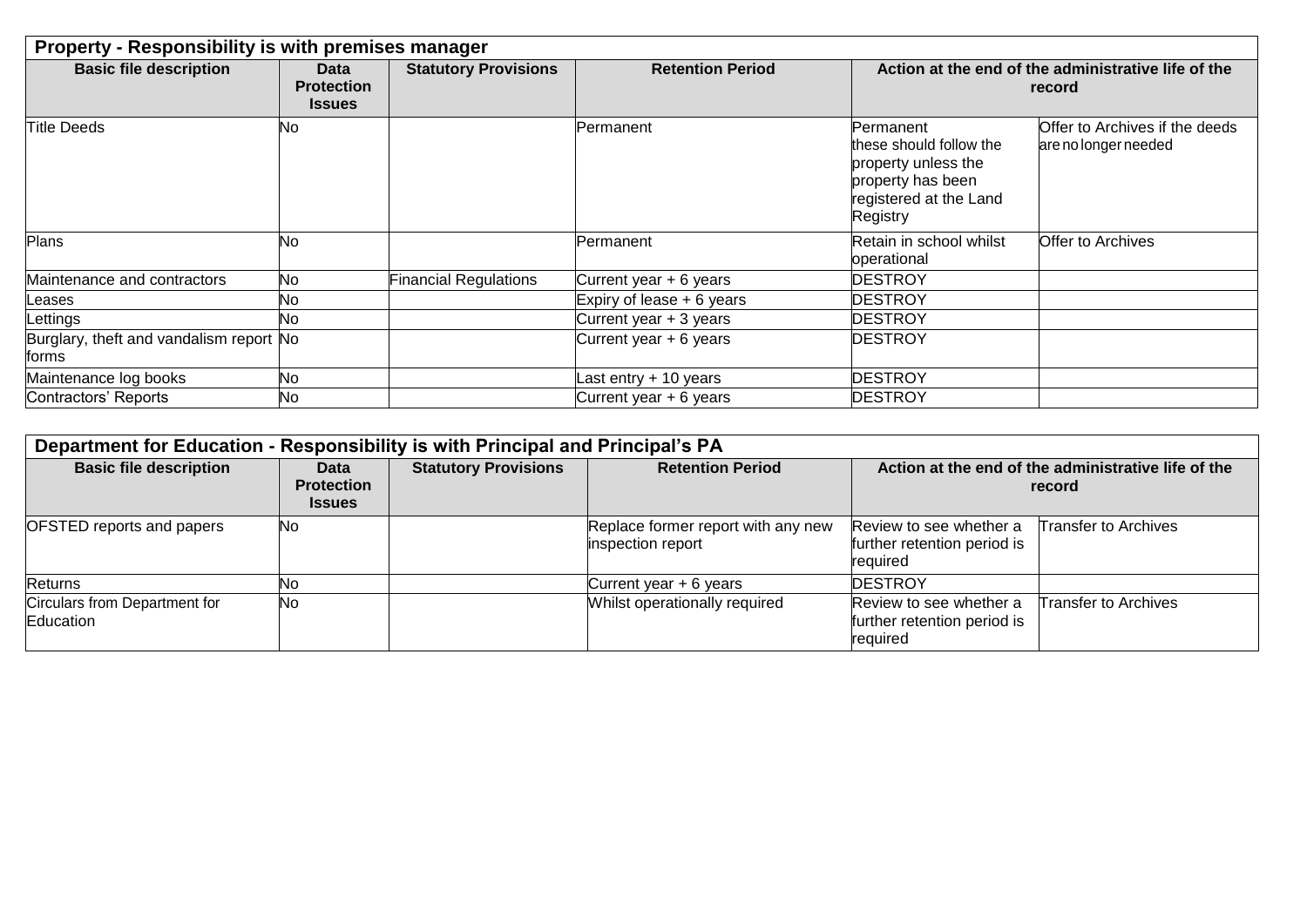| Local Authority - Responsibility is with Principal and Principal's PA |                                                   |                             |                               |                                                                    |                            |
|-----------------------------------------------------------------------|---------------------------------------------------|-----------------------------|-------------------------------|--------------------------------------------------------------------|----------------------------|
| <b>Basic file description</b>                                         | <b>Data</b><br><b>Protection</b><br><b>Issues</b> | <b>Statutory Provisions</b> | <b>Retention Period</b>       | Action at the end of the administrative life of the<br>record      |                            |
| Secondary transfer sheets (Primary) Yes                               |                                                   |                             | Current year + 2 years        | <b>DESTROY</b>                                                     |                            |
| Attendance returns                                                    | Yes                                               |                             | Current year + 1 year         | <b>DESTROY</b>                                                     |                            |
| Circulars from LA                                                     | <b>No</b>                                         |                             | Whilst required operationally | Review to see whether a<br>further retention period is<br>required | <b>Transfer to Archive</b> |